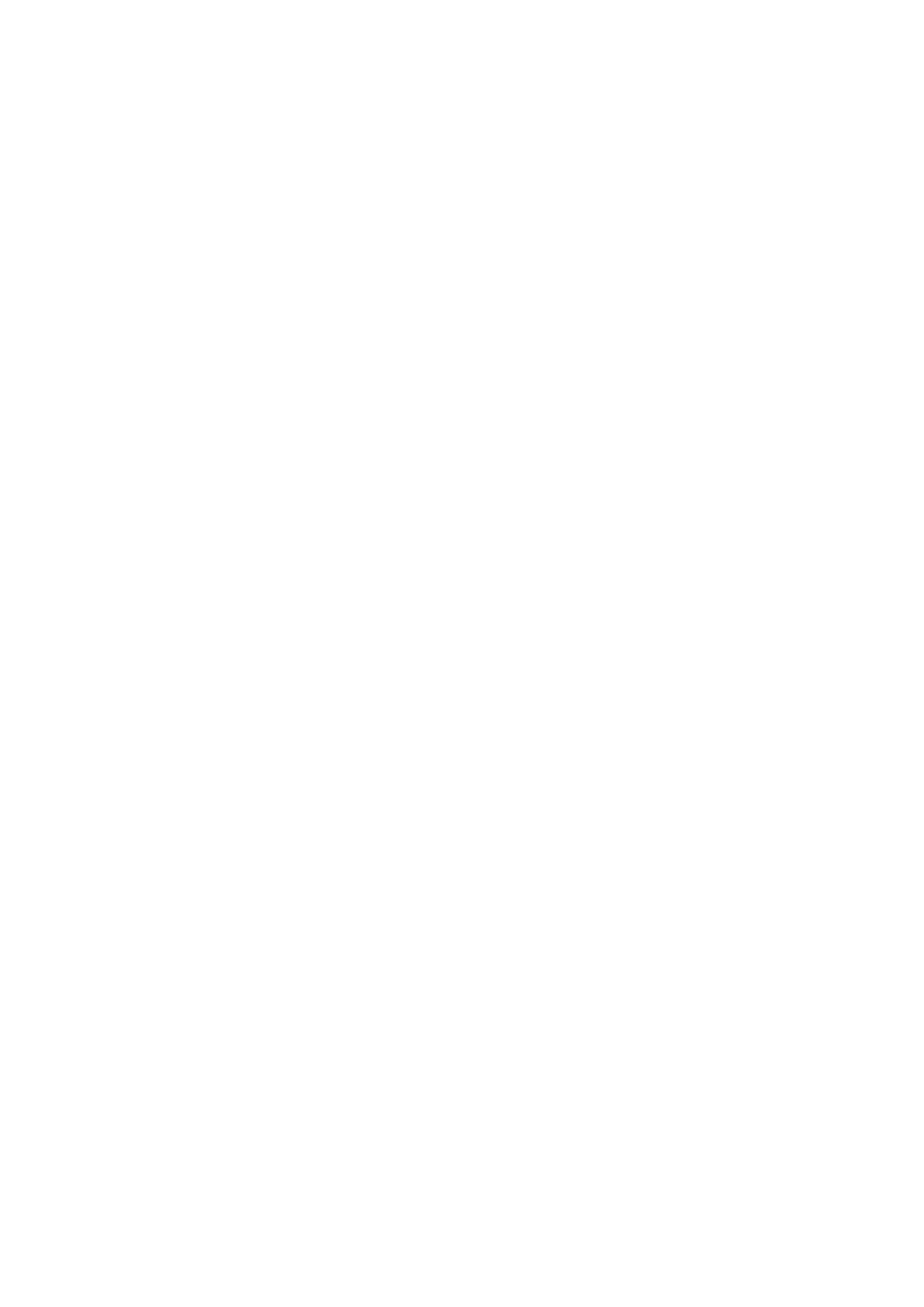## **1 Apologies**

Resolution number IMSB/2022/10

MOVED by Deputy Chairperson T Henare, seconded by IMSB Member G Wilcox:

That the Independent Māori Statutory Board:

a) accept the apology from member K. Wilson for absence.

## **CARRIED**

### **2 Declaration of Interest**

There were no declarations of interest.

### **3 Confirmation of Minutes**

Resolution number IMSB/2022/11

MOVED by Deputy Chairperson T Henare, seconded by IMSB Member T Kake:

That the Independent Māori Statutory Board:

a) confirm the ordinary minutes of its meeting, held on Monday, 14 February 2022, including the confidential section, as a true and correct record.

# **CARRIED**

### **4 Extraordinary Business**

Resolution number IMSB/2022/12

MOVED by Deputy Chairperson T Henare, seconded by IMSB Member T Kake:

That the Independent Māori Statutory Board:

a) include three late items added to the agenda, item 16 and item 17 to be included in the open agenda. Item C4 to be included in the confidential agenda to be included as extraordinary business.

### **CARRIED**

### **5 CEO Summary**

Resolution number IMSB/2022/13

MOVED by IMSB Member G Wilcox, seconded by Member R Blair:

That the Independent Māori Statutory Board:

a) receive CEO summary report.

### **CARRIED**

### **6 Financial Report January and February 2022**

Resolution number IMSB/2022/14

MOVED by IMSB Member G Wilcox, seconded by IMSB Member T Kake:

That the Independent Māori Statutory Board:

a) receive the Financial Report for January 2022.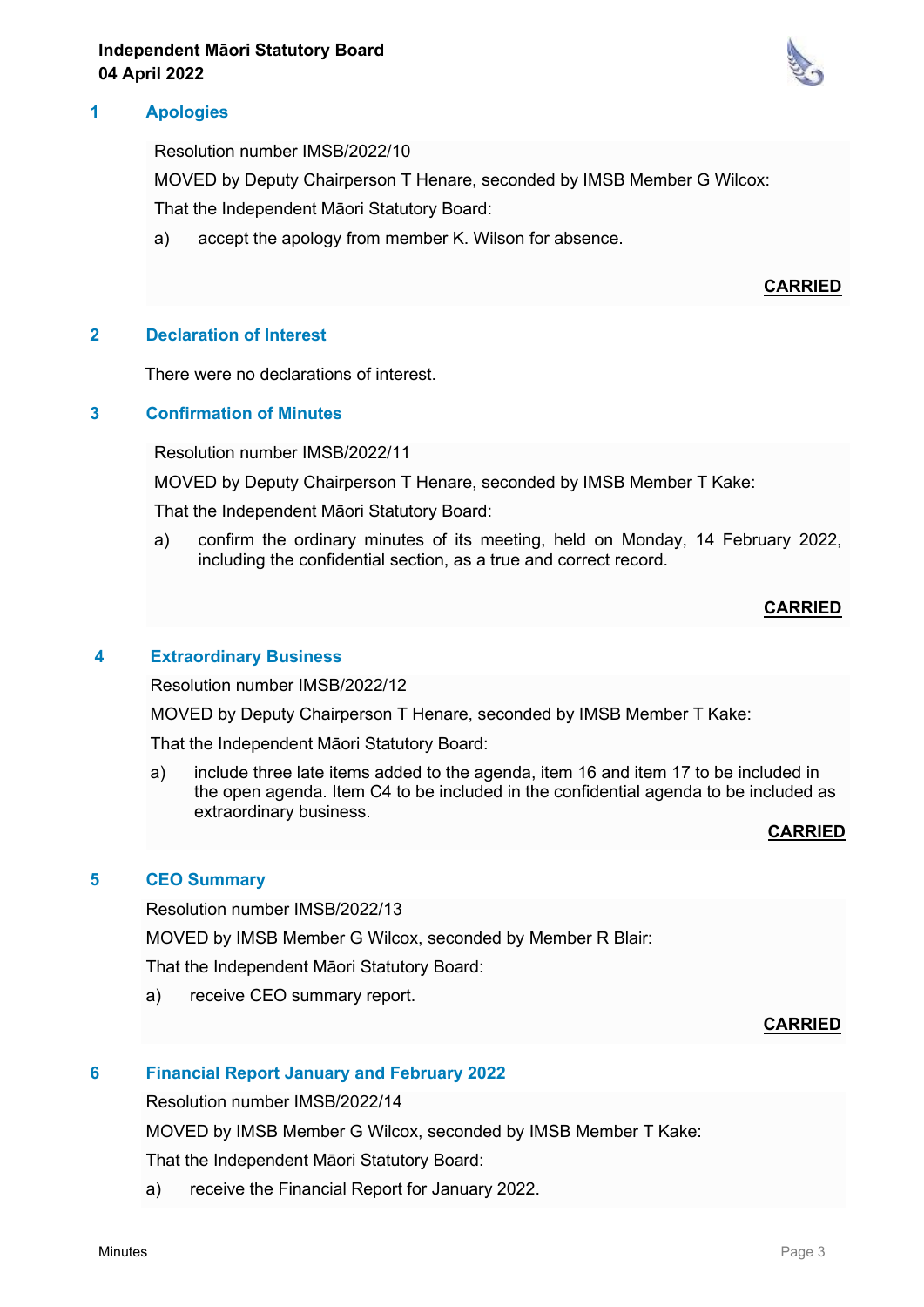

### **7 Cultural Update**

Resolution number IMSB/2022/15

MOVED by Deputy Chairperson T Henare, seconded by IMSB Member T Hohneck: That the Independent Māori Statutory Board:

a) receive the Cultural update report.

# **CARRIED**

### **8 Social Update**

Resolution number IMSB/2022/16

MOVED by Deputy Chairperson T Henare, seconded by IMSB Member T Hohneck: That the Independent Māori Statutory Board:

a) receive the Social update report.

### **9 Economic Update**

Resolution number IMSB/2022/17

MOVED by IMSB Member T Hohneck, seconded by Deputy Chairperson T Henare:

That the Independent Māori Statutory Board:

a) receive the Economic Update report.

### **CARRIED**

**CARRIED**

### **10 Environment Update**

Resolution number IMSB/2022/18 MOVED by IMSB Member T Kake, seconded by IMSB Member G Wilcox:

That the Independent Māori Statutory Board:

a) receive the Environment update report.

### **CARRIED**

# **11 Future of Local Government**

Resolution number IMSB/2022/19

MOVED by Deputy Chairperson T Henare, seconded by Chairperson D Taipari:

That the Independent Māori Statutory Board:

a) receive the Future for Local Government update report.

# **CARRIED**

# **12 CCO Strategy and Review update**

Resolution number IMSB/2022/20



**CARRIED**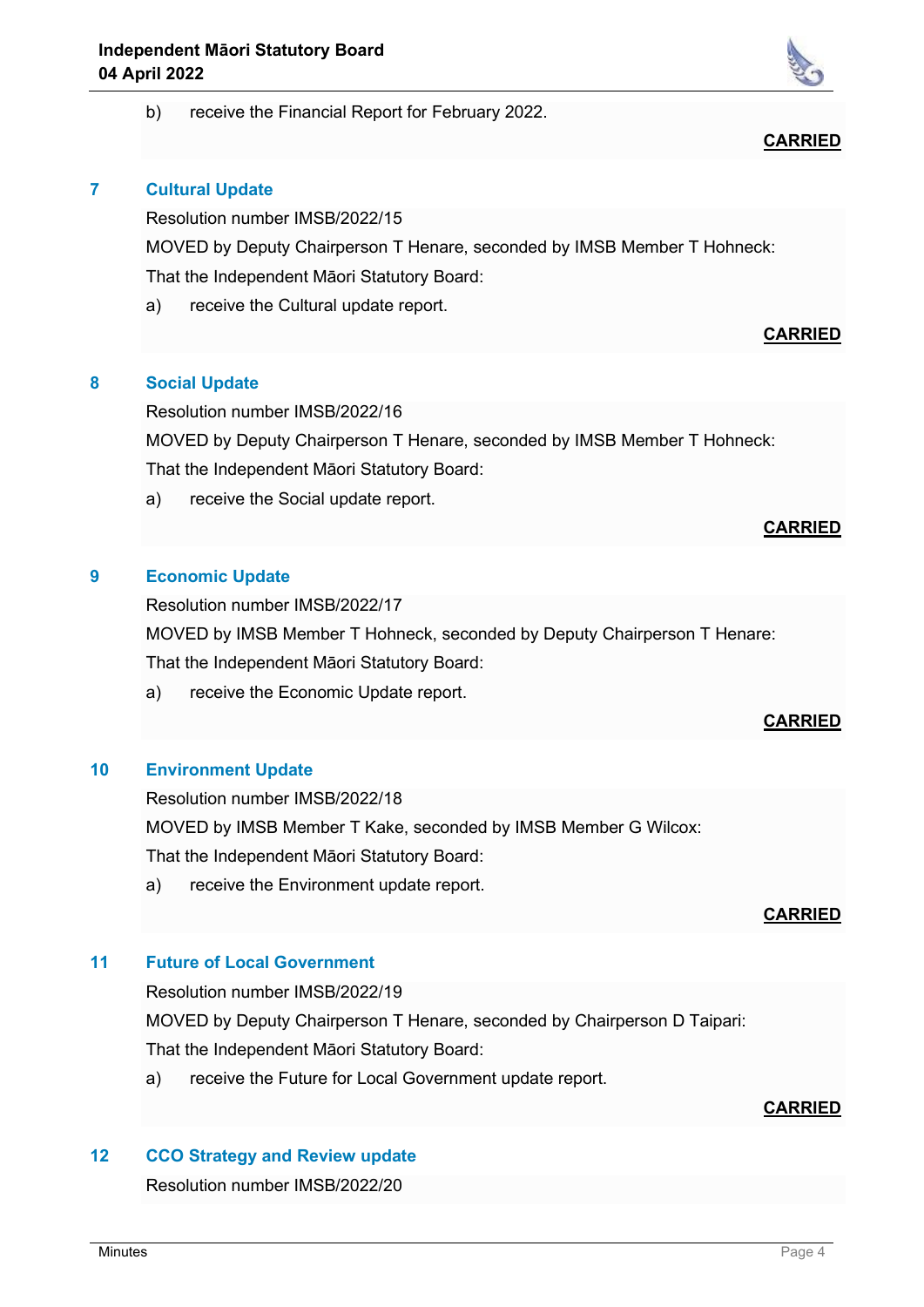MOVED by Deputy Chairperson T Henare, seconded by IMSB Member G Wilcox:

That the Independent Māori Statutory Board:

a) receive the CCO Strategy/Review update report.

# **CARRIED**

# **13 Climate Change**

Resolution number IMSB/2022/21 MOVED by IMSB Member G Wilcox, seconded by IMSB Member T Kake: That the Independent Māori Statutory Board:

a) receive an update on the Board's climate change work programme priority.

### **CARRIED**

# **14 Customary Rights and Resource Management Act**

Resolution number IMSB/2022/22

MOVED by Deputy Chairperson T Henare, seconded by IMSB Member T Kake:

That the Independent Māori Statutory Board:

a) receive an update on the resource management system reform and next steps.

**CARRIED**

### **15 Appointment of Independent Māori Statutory Board member to CCO Director Selection and Recruitment Panel**

Resolution number IMSB/2022/23

MOVED by Deputy Chairperson T Henare, seconded by IMSB Member G Wilcox:

That the Independent Māori Statutory Board:

a) appoint Chair David Taipari to join a CCO Board Director Selection and Appointment Panel for a vacancy on the Auckland Unlimited Board.

### **CARRIED**

### **16 Appointment of Independent Māori Statutory Board member to an Auckland Council Selection and Recruitment Panel for the Auckland Regional Amenities Funding Board**

Resolution number IMSB/2022/24

MOVED by IMSB Member T Kake, seconded by IMSB Member G Wilcox:

That the Independent Māori Statutory Board:

a) appoint Member K Wilson to join a Selection and Recruitment Panel for a vacancy on the Auckland Regional Amenities Funding Board.

### **CARRIED**

### **17 Nomination of a Board member to review and approve Auckland Council's submission on the Government's Transforming Recycling Proposals**

Resolution number IMSB/2022/25

MOVED by Deputy Chairperson T Henare, seconded by IMSB Member T Kake: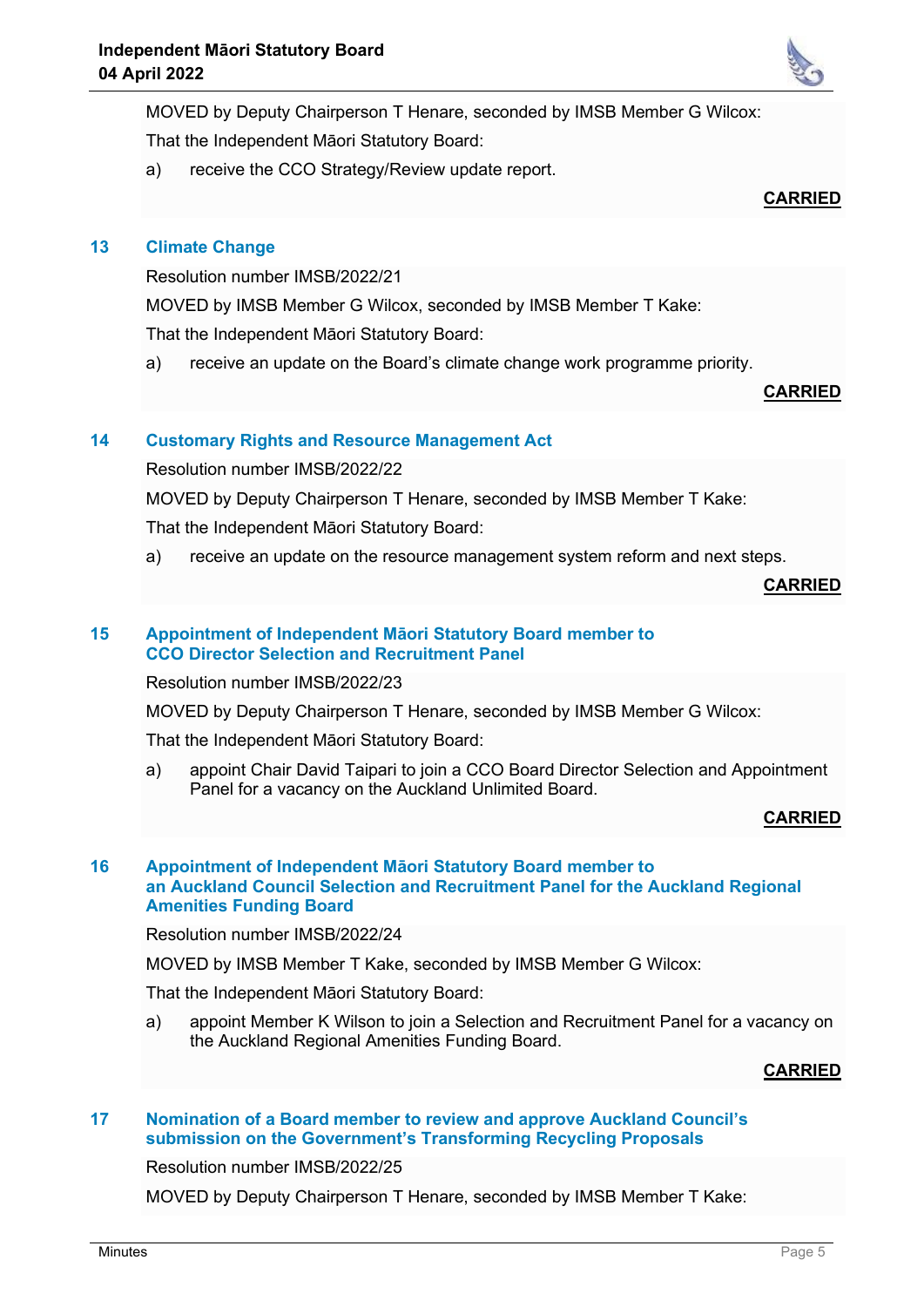

That the Independent Māori Statutory Board:

a) nominate member G Wilcox to join the Chair and Deputy Chair of the Environment and Climate Change Committee with delegated authority to approve Auckland Council's submission on central government's transforming recycling proposals.

### **CARRIED**

### **18 Procedural motion to exclude the public**

### Resolution number IMSB/2022/26

MOVED by Chairperson D Taipari, seconded by Deputy Chairperson T Henare:

### That the **Independent Māori Statutory Board**:

- a) exclude the public from the following part(s) of the proceedings of this meeting.
- b) agree that <<ENTER NAME, TITLE OF PERSON>> be permitted to remain for Confidential Item <<CONFIDENTIAL ITEM NO.>>:<<ITEM TITLE>> after the public has been excluded, because of their knowledge of <<SPECIFY>>, which will help the **Independent Māori Statutory Board** in its decision-making.

The general subject of each matter to be considered while the public is excluded, the reason for passing this resolution in relation to each matter, and the specific grounds under section 48(1) of the Local Government Official Information and Meetings Act 1987 for the passing of this resolution follows.

This resolution is made in reliance on section 48(1)(a) of the Local Government Official Information and Meetings Act 1987 and the particular interest or interests protected by section 6 or section 7 of that Act which would be prejudiced by the holding of the whole or relevant part of the proceedings of the meeting in public, as follows:

### **C1 Annual Report 2020/2021**

| Reason for passing this resolution<br>in relation to each matter                                                                                                                   | Particular interest(s) protected<br>(where applicable)                                                                                                                                                                                               | Ground(s) under section 48(1) for<br>the passing of this resolution                                                                                                                             |
|------------------------------------------------------------------------------------------------------------------------------------------------------------------------------------|------------------------------------------------------------------------------------------------------------------------------------------------------------------------------------------------------------------------------------------------------|-------------------------------------------------------------------------------------------------------------------------------------------------------------------------------------------------|
| The public conduct of the part of<br>the meeting would be likely to result<br>in the disclosure of information for<br>which good reason for withholding<br>exists under section 7. | $s7(2)(f)(ii)$ - The withholding of the<br>information is necessary to<br>maintain the effective conduct of<br>public affairs through the protection<br>of such members, officers,<br>employees and persons from<br>improper pressure or harassment. | s48(1)(a)<br>The public conduct of the part of<br>the meeting would be likely to result<br>in the disclosure of information for<br>which good reason for withholding<br>exists under section 7. |
|                                                                                                                                                                                    | In particular, the report contains<br>information that needs to be<br>approved and feedback provided.                                                                                                                                                |                                                                                                                                                                                                 |

### **C2 Draft Budget FY23**

| Reason for passing this resolution                                                                                                                                                 | Particular interest(s) protected                                                                                                                                                                                                                                                                                     | Ground(s) under section 48(1) for                                                                                                                                                               |
|------------------------------------------------------------------------------------------------------------------------------------------------------------------------------------|----------------------------------------------------------------------------------------------------------------------------------------------------------------------------------------------------------------------------------------------------------------------------------------------------------------------|-------------------------------------------------------------------------------------------------------------------------------------------------------------------------------------------------|
| in relation to each matter                                                                                                                                                         | (where applicable)                                                                                                                                                                                                                                                                                                   | the passing of this resolution                                                                                                                                                                  |
| The public conduct of the part of<br>the meeting would be likely to result<br>in the disclosure of information for<br>which good reason for withholding<br>exists under section 7. | $s7(2)(f)(ii)$ - The withholding of the<br>information is necessary to<br>maintain the effective conduct of<br>public affairs through the protection<br>of such members, officers,<br>employees and persons from<br>improper pressure or harassment.<br>In particular, the report contains<br>financial information. | s48(1)(a)<br>The public conduct of the part of<br>the meeting would be likely to result<br>in the disclosure of information for<br>which good reason for withholding<br>exists under section 7. |

### **C3 Board Evaluation Tool**